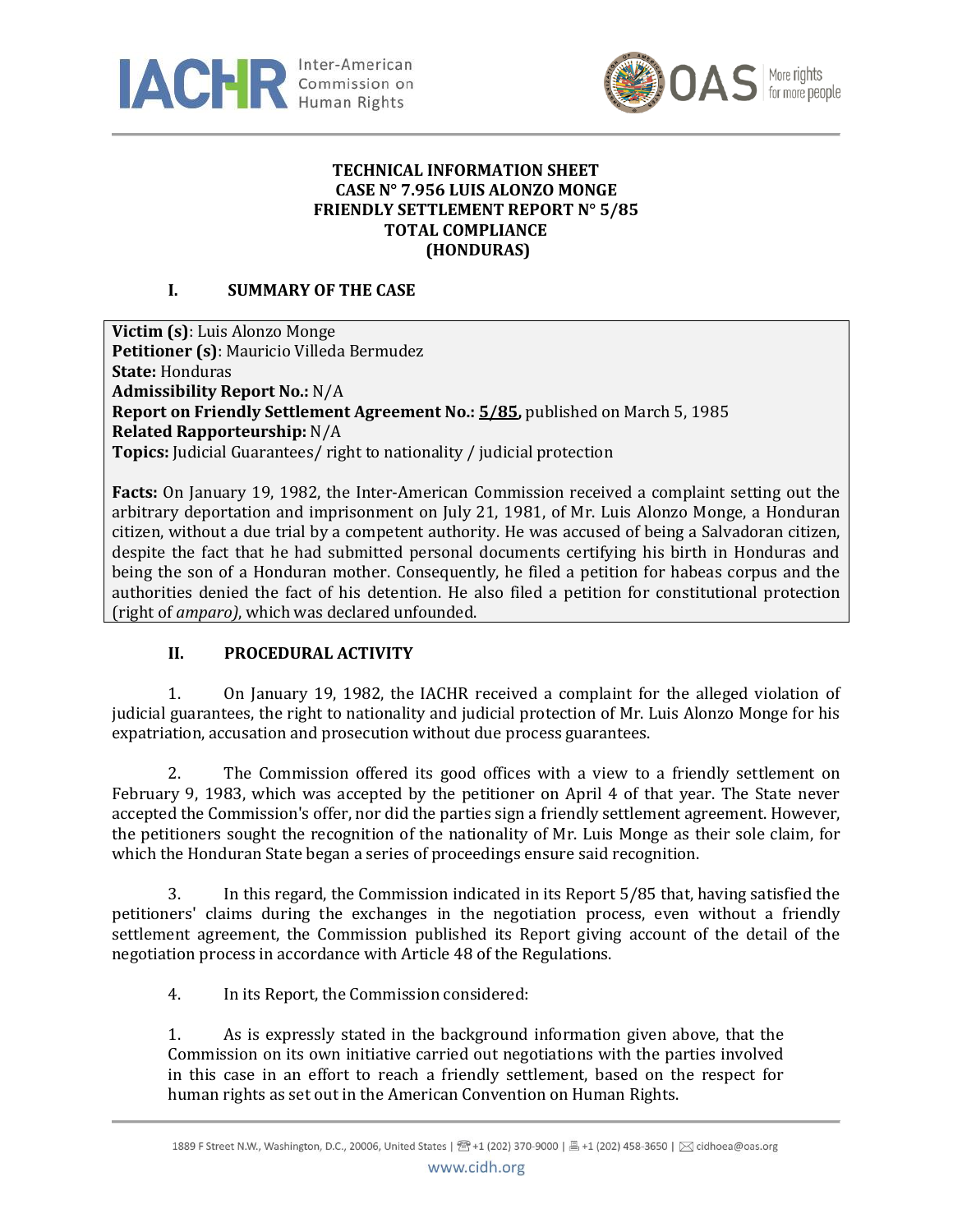2. That the Government of Honduras has expressed its willingness to settle this case and to this end has decided to allow Mr. Monge to enter Honduran territory in order to plead and prove his Honduran nationality according to law.

3. That the claimant informed the Commission that he accepted the conditions proposed by the Government which had been duly notified to him

4. That Article 49 of the American Convention on Human Rights establishes that if a friendly settlement has been reached in accordance with paragraph 1.f of Articles 48 of the Convention, the Commission shall draw up a report which shall be transmitted to the States Parties to the Convention and communicated to the Secretary General of the Organization of American States for publication.

## [AND DECIDED]:

1. To exhort the Government of Honduras to grant Mr. Luis Alonzo Monge a safe conduct to enable him to enter Honduran territory, in accordance with the terms of its communication of November 23, 1984.

2. To exhort the claimant in this matter to carry out the necessary legal procedures to obtain Honduran nationality under the conditions accepted by the Government of Honduras

3. To consider the friendly settlement procedure followed in the matter of Mr. Luis Alonzo Monge's nationality completed

4. To express to the Government of Honduras and to the claimant the Commission's satisfaction at having reached a friendly settlement of this matter based on the respect of human rights.

5. To thank the parties involved in this case for the cooperation they gave the Inter-American Commission on Human Rights in the performance of its duties.

6. To communicate this report to the Secretary General of the Organization of American States for publication, in accordance with Article 49 of the American Convention on Human Rights and Article 42 of the Rules of Procedure of the Commission.

#### **III. LEVEL OF COMPLIANCE OF THE CASE**

5. On November 23, 1984, the State informed Mr. Luis Monge that he would be allowed to enter Honduras to apply for Honduran citizenship, on account of his mother being a Honduran by birth. This information was sent by the State and the Commission received no observations from the petitioner.

6. On March 5, 1985, during its 64th period of sessions, the Commission deemed itself satisfied with the agreement and decided to conclude the friendly settlement proceedings relating to the nationality of Mr. Luis Monge.